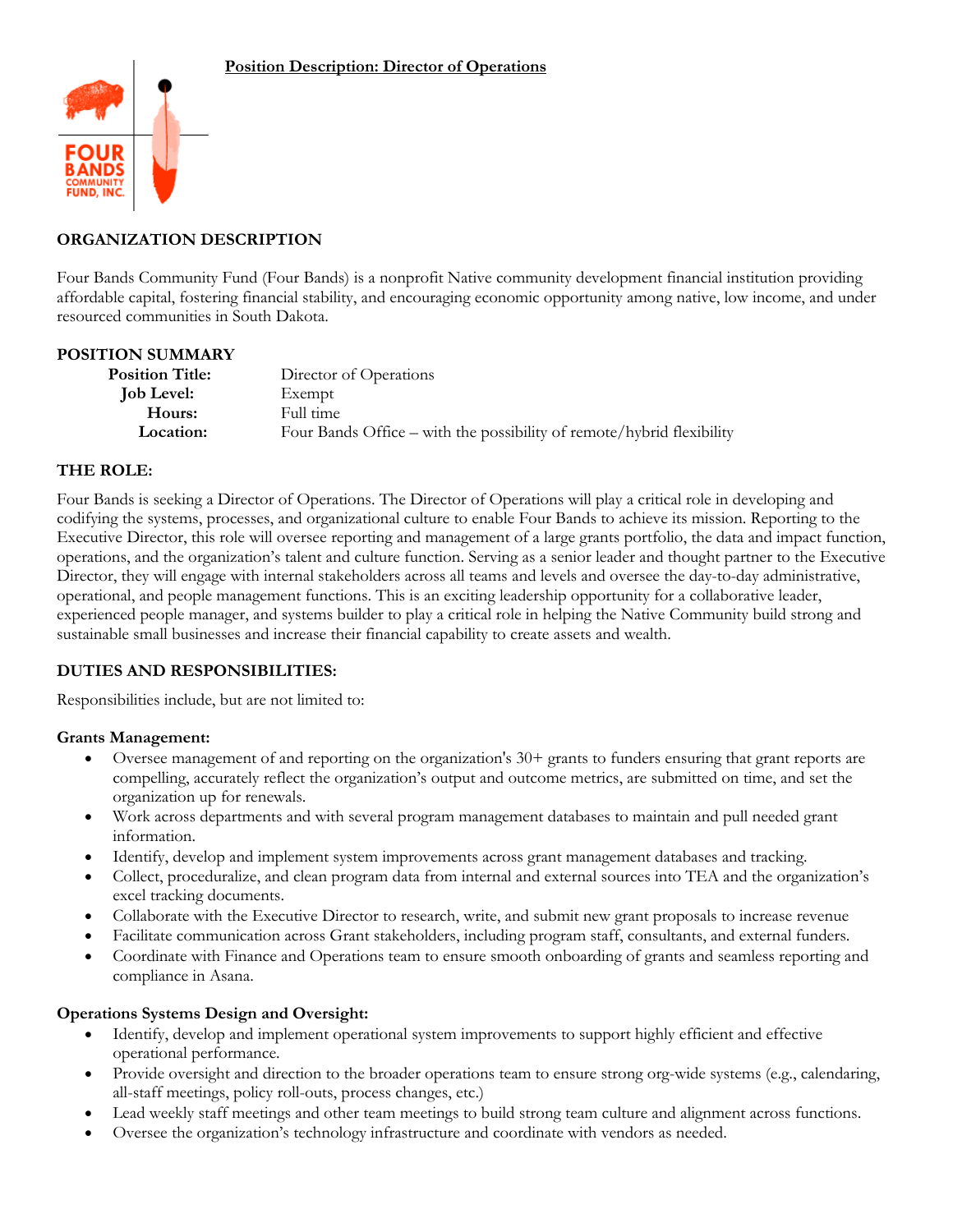### **Talent Leadership & Culture**

- In collaboration with the Executive Director, develop and manage the organization's talent and organizational culture work, including implementing a performance management system aligned to the overall talent vision, supporting employee growth and development, and overseeing hiring and recruitment.
- Create, improve, and maintain a culture of accountability towards organizational goals to ensure a high level of team performance while building a culture of collaboration and belonging.
- Work with staff to understand and enhance the employee experience and broader organizational culture.
- Develop and implement culture-building activities such as: coordinating staff training sessions, managing internal cross-team communications, staff retreats, celebrations, etc.

### **Data & Impact**

- Responsible for measuring and communicating the organization's impact.
- Defines and promotes the use of common performance measures to regularly assess outcomes organization-wide.
- Conducts annual review of client outcomes and performance measures using the MicroTest method and maintains the organizational dashboard of very important outcomes.
- Analyzes and reflects upon the results to make recommendations for organizational and service delivery improvement.

# **MINIMUM QUALIFICATIONS AND REQUIREMENTS**

We are looking for someone with:

A shared commitment to our mission and will to embody the organizations' core values bringing a broad range of skills and experience including, but not limited to:

- Bachelor's degree, plus five years of professional experience with at least 2 years of senior management experience, Master's Degree preferred
- Track record of successfully meeting or exceeding organizational targets, achieving ambitious goals, and driving significant impact; sets vision and drives impact in a fast-paced setting
- Demonstrable track record of developing, implementing, and managing business systems and processes to support a growing organization
- Analytical thinker with the ability to leverage data and stakeholder input to drive decision making in the face of confusion or ambiguity
- Strong people & organizational management skills, with a track record of developing strong and engaged performers and coaching others on how to motivate and inspire teams
- Ability to effectively collaborate with diverse constituent populations;
- Ability to communicate effectively, both orally and in writing;
- Ability to learn quickly, work independently, and handle multiple tasks efficiently with high attention to detail;

# **PREFERRED QUALIFICATIONS**

- Knowledge and experience with working with Native communities
- Knowledge and experience of micro-enterprise development, financial education, or low income economic issues

This position is salaried, commensurate with experience, ranging from \$56,000 -\$75,000. Benefits include medical, dental and vision as well as a retirement plan, sick leave, personal leave, and professional development.

# **HOW TO APPLY**

Send an email to *lakota@fourbands.org* with the subject line "Director of Operations – [YOUR NAME]." In the email, please include as a single PDF attachment:

- Your resume
- 1 page cover letter explaining your interest in Four Bands and the position
- Short answers to the following questions  $\leq 250$  words):